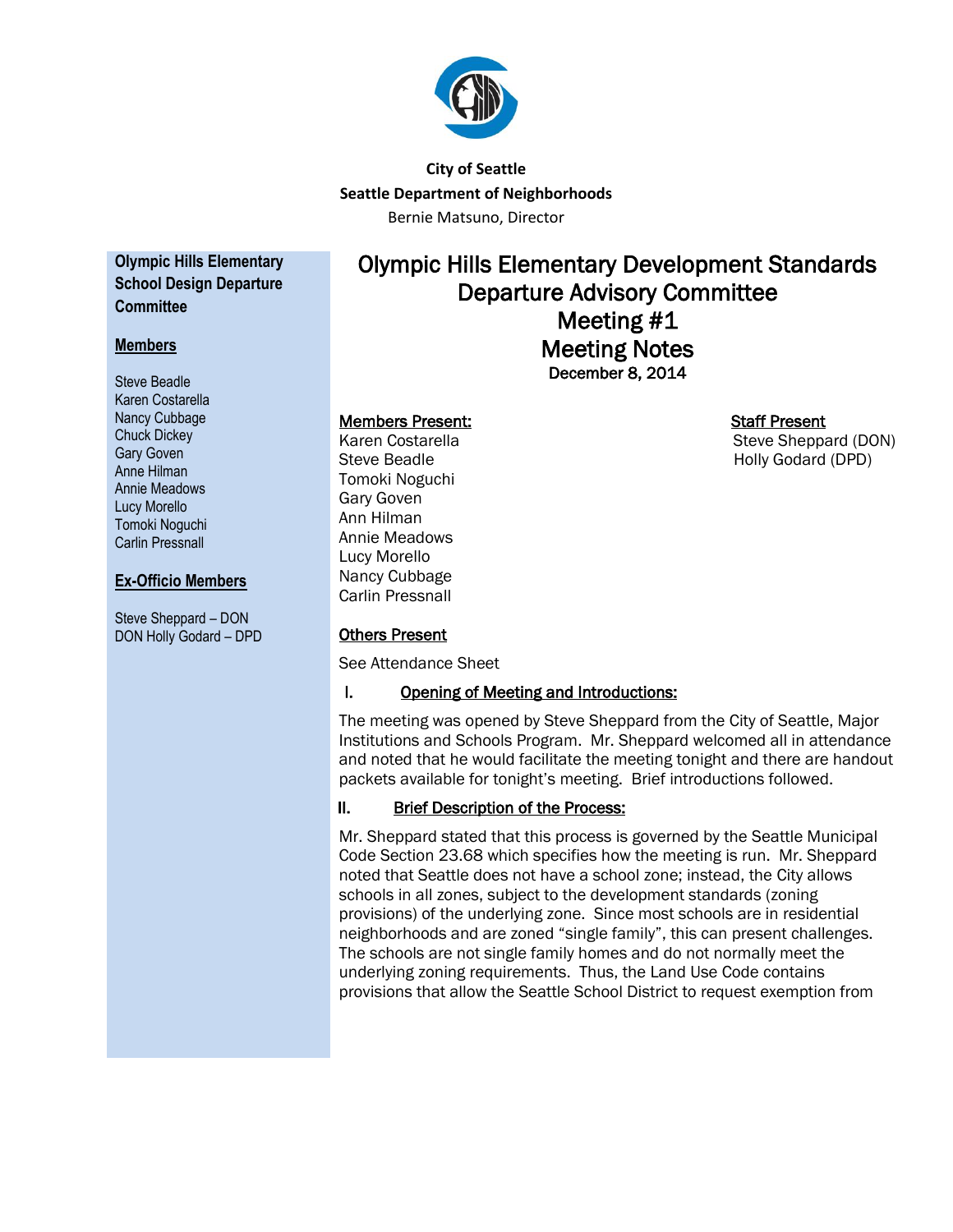various zoning provisions. They may request exemptions or "departures" from many of the provision of the code.

The Committee is meeting tonight for the purpose of developing a recommendation concerning the School District's requested departures for exemptions to several provisions of the Seattle Municipal Code related to land use. The process for reviewing and approving the District's requests, includes setting up a Committee composed of eight members- a person of the neighborhood that resides within 600 ft. of the site, two representatives at the general neighborhood that does not to be residing within the 600 ft. of the site, two people who represents the parents of the students of the school, a representative from the Seattle School district, and a representative at-large who is involved with the school district and with the school's city-wide education issues.

The Committee receives information on the departures being requested from the Seattle School District and its consultants, l takes public testimony; and then discusses the reque4sted departures. The Committee may do one of the following: 1) recommend granting the departures as requested; 2) recommend approving the departures but with either modifications or specific conditions, or 3) recommend denial of the departures. Mr. Sheppard noted that any conditions identified must be clearly related to the requested departure and enforceable on the District.

Mr. Sheppard emphasized that the Committee's decision tonight are recommendations only. Their recommendations will be put into a report forwarded to the director of DPD (Department of Planning and Development) who will issue the decision. The decision is appealable both to the Hearing Examiner and from the Hearing Examiner to the Superior Court because the type of decision involves changing the Land Use law.

The Committee may develop recommendations at this meeting, or if either time does not allow, or if there is additional public testimony desired or additional information needed, the Committee may hold up to two additional meetings. If the Committee concludes, they have enough information from the school district and no further benefit from having any public testimonies or public meetings; the Committee can determine to move forward at the end of this meeting in establishing their general recommendations; in that case this would be the only public meeting/hearing.

#### III. Presentation on Departures Being Requested:

Mr. Brad Tong introduced himself as the School District's construction manager. Mr. Tong mentioned that he has been with prior community meetings regarding the school design and informed the group that tonight's meeting is a City sponsored meeting.

Mr. Tong introduced, Ms. Lucy Morello, Seattle School District's Sr. Project Manager; Mr. Richard Best, Director of Planning, Todd McBryan from Heffron Transportation; and Mr. Michael Mcgavock and Mr. Mitch Kent from McGranahan Architects.

Mr. Tong provided noted that the existing school enrollment is about 297 students in a 38,000 sq. ft. building on a 6.5 acre site. 23 parking spaces are presently provided.

Mr. Best noted the 2013 levy included funds to replace the existing facility with a new school that is approximately 90,000 sq. ft. to accommodate 660 students. The project team worked with the School District, has previously hosted two meetings concerning the design.

Mr. Tong stated that the architects will present the design and project schedule. There will be outside improvements including curbs, gutters and sidewalks along all the perimeters of the school property that hits public streets along  $20<sup>th</sup>$  avenue,  $133<sup>rd</sup>$  street, and a short segment of  $23<sup>rd</sup>$  avenue. The estimated project budget is \$41.9 million. The estimated occupancy of the new school will be September 2017.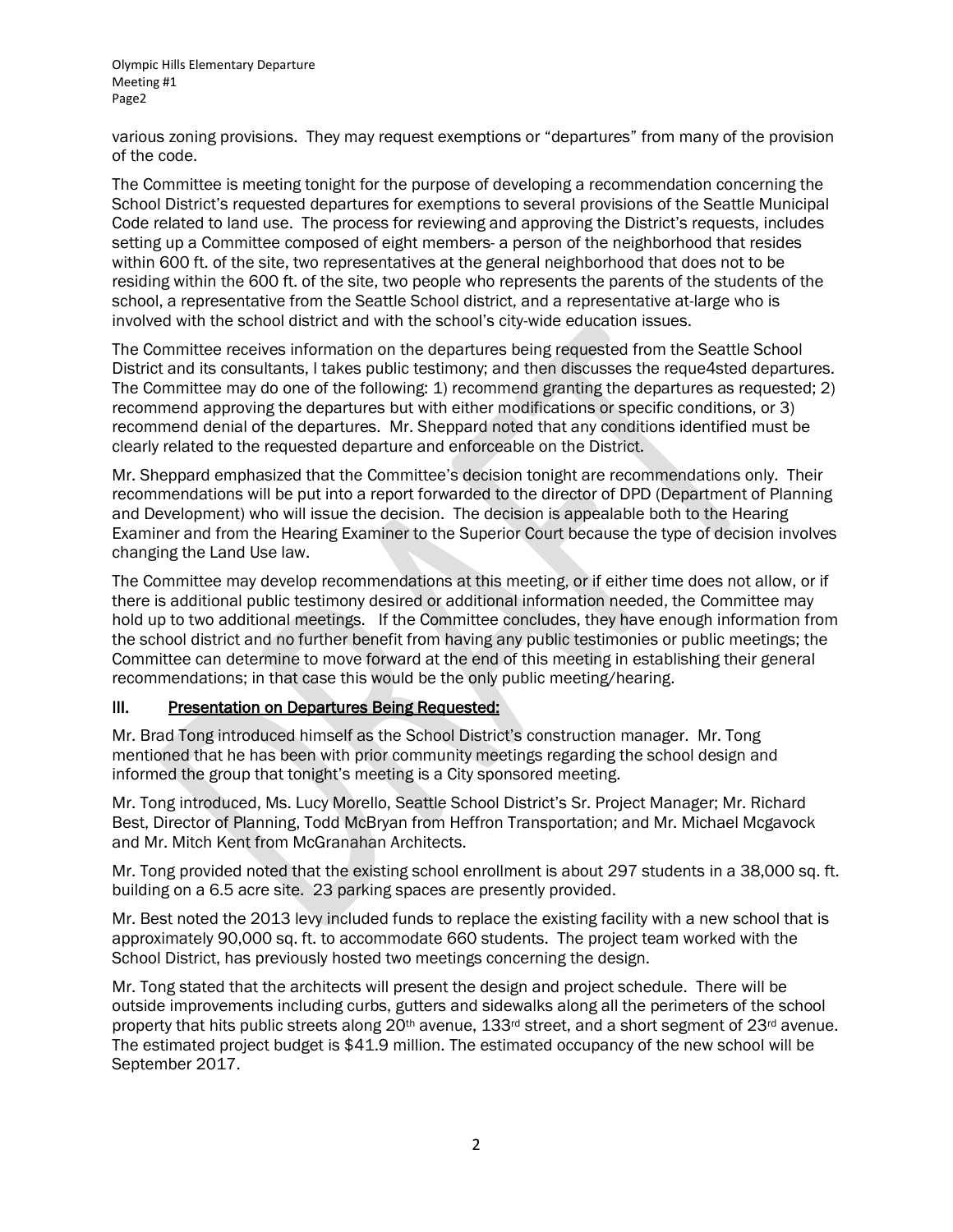A diagram was presented showing the design based on the School district's standards that include a learning community, library, commons and a gym, an outdoor play area and a 1 acre minimum of grass and gardens.

Mr. Tong introduced Mr. Kent from McGranahan Architects to summarize the departures being requested.

Mr. Kent provided information on the departures as follows:

#### Building height

Under the Seattle Municipal code, a residential area like this neighborhood is limited to building a maximum height of 35 ft. plus 15 ft. pitched roof with a mechanical equipment enclosure above 35 ft. The District is requesting an additional 5 feet to accommodate an enclosed mechanical penthouse for both aesthetic reasons (a less institutional view from the neighborhood, promote the life and maintenance of mechanical equipment...

#### Parking count

Under the Seattle Municipal code, the required parking count and it is based on assembly space, determined for every 80 sq. ft. of room provide parking for 1 car. The cafeteria and gymnasium space if combined together has an area of 9,992 sq. ft. divided by 80 and the code requires 125 parking spaces for event parking that occurs about 2 or 3 times a year.

The proposed child care center also requires about 11 parking spaces that serves the staff working there and pick up and drop offs. Thus total parking required without a departure would be 136 parking spots.

The District is requesting reducing that requirement to 82 permanent spaces on site that are located on 3 zones. The District would also design the hard surface play area to be used for large events. This action should greatly mitigate the impact from these infrequent large events. He also noted that the traffic report served to highlight traffic counts 2 days in the spring time to determine how much on-street parking is available around the school. It was determined that there is a parking supply of 219 spots that are available for parking. None-the Less, The School District is mindful of neighborhood concerns regarding parking and is taking the actions noted here to accommodate parking on site for all current needs, and with use of the playfield for most large events.

#### Bus loading and unloading

Busses currently load and unload on the street. The code requires that when a new school is built or an existing school substantially remodeled that an off-street bus loading and unloading area be provided. Bus loading is allowed to continue on street if the following conditions are met: 1) boundary on site is not expanded; 2) student capacity not being expanded for more than 25%, and 3) current bus loading and unloading is on street. While the situation appears to be within a gray area, the increased enrollment appears to require a departure to continue the existing situation.

The District is proposing that buss loading and unloading continue along  $20<sup>th</sup>$  Avenue NE. with new wide sidewalk and an additional curb zone restricted only to bus zone. The key component is the pickup and drop off was pulled off from the street and will bring them on the site, in one way and separate from the bus way and not across the street.

## IV. Committee Clarifying Questions: (0:33:32)

The floor was opened to Committee clarifying questions.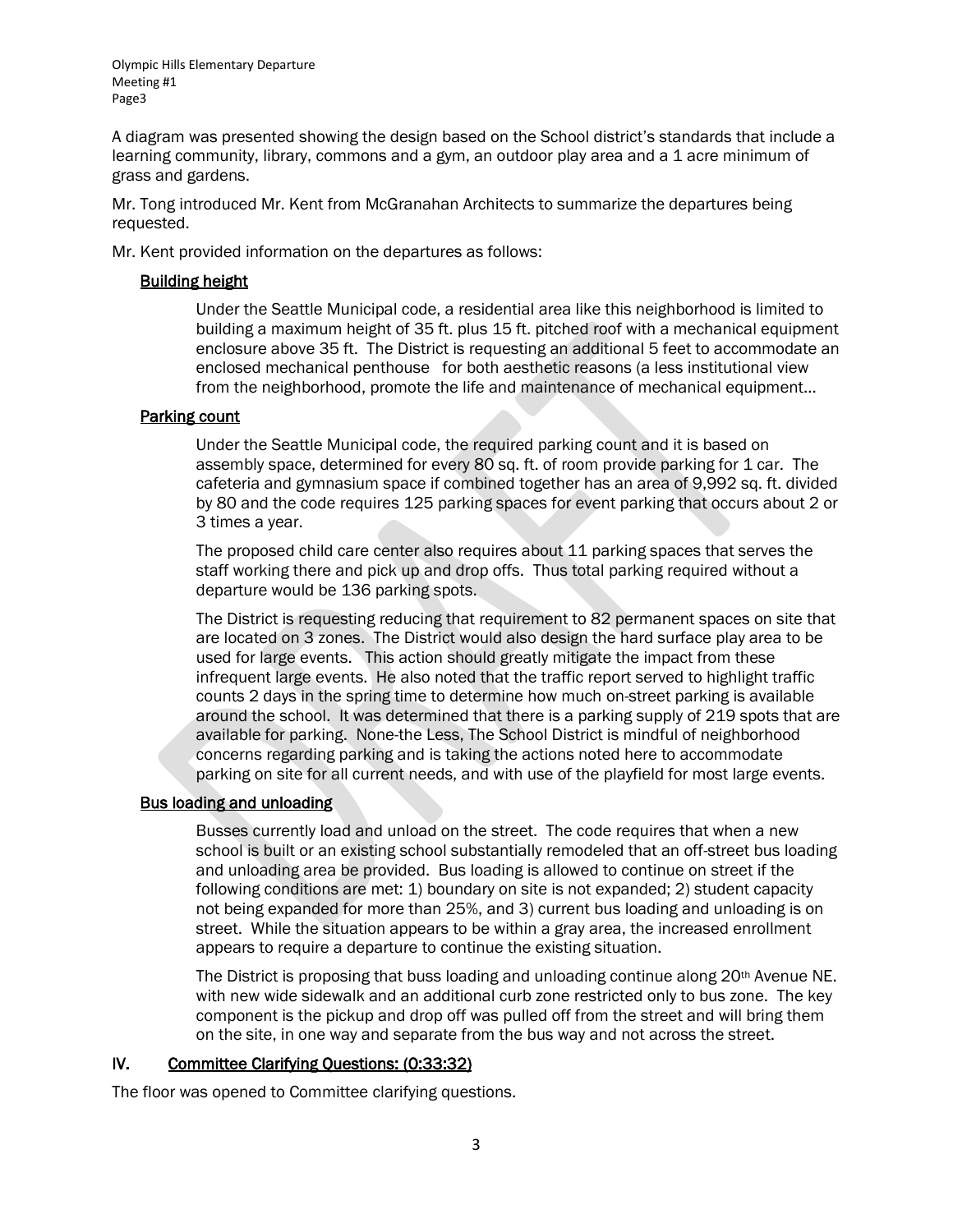Mr. Tomoki Noguchi asked what the width of the sidewalks and more details on the loading and unloading zone. Mr. Kent responded that the bus zone it is 8 ft. wide and the new sidewalks to the current SDOT standards of 6 ft. with planting strip between and the planting strip is about 5 ft.

Members asked how access to the overflow spots would be controlled. Mr. Kent showed a diagram that illustrates the main parking lot where the staff will park, and the public will come pick up and drop off with controlled access through the gates at the rear of that lot. He noted that these gates would be locked 99% of the time and opened only during the large events. The School district is proposing 82 parking spaces and requesting for a departure of 54, but if there are any big events, it will be used to help reduced the impact to the neighborhood.

A question was raised about where will the extra teachers will park based on the 2017 planning enrollment. Mr. Todd McBryan from Heffron Transportation responded that the current plan takes the increase in enrollment and staffing into account. A large proportion of staff currently park on the street... About 30 staff presently do so. With the increased parking being proposed on site, this will decrease to 4 to 15. This will improve street parking conditions in the neighborhood.

Mr. Noguchi raised a question about soccer games on the field. A response was made that the fields are used by the Seattle Parks Department and that the plan is to reduce the amount of fields that are available for the community that is not part of the school. The expected use of the field will be less because of a slight and small configuration and a shorter field.

Mr. Noguchi asked if the weekend soccer games were taken into consideration to accommodate parking and another question was raised regarding overflow of spaces that are available for weekend soccer.

Mr. Kent responded that these questions are for site based management and it is best that Ms. Morello and Mr. Best are the best people to ask these questions. The District asked to have a series of gates to limit the amount and able to control weekend access and after hours. Ms. Morello and Mr. Best did confirm that the field are available for after hours for gym and soccer club, if there are any.

## V. Public Comments and Questions

The floor was opened for public comments and questions.

Clarifying questions from the public.

Comments from Peter Van? Mr. Van? asked a question about the square footage of the overflow parking. A response was made that it is about an acre of parking; there are soft play areas that are available and a few basketball hoops that do not count and it will be up to the District on how they want to operate the site.

Comments from Susan P: Susan asked a question if there will be on street parking along 133rd, 23<sup>rd</sup>, and 130<sup>th</sup> on the sidewalk. A response was made that the current development standards, SDOT requires curb sidewalk and gutter which allow parallel parking on the street during normal hours and no restrictions. With direct relation to bus loading and unloading zones, when completed, the extension from 133rd through 23rd will have street parking on one side.

Mr. Tong mentioned that the bus load area on 20<sup>th</sup> avenue on the weekends where there are no bus loading will be available for parking.

Comments from Dirk Simmons: Mr. Simmons asked about the demolition schedule.

Mr. Tong mentioned that there are 2 phases of the construction process with demolition and rough grading on target for late summer around the August and September timeframe and a full construction on March 2016 and wrap up on May of 2017.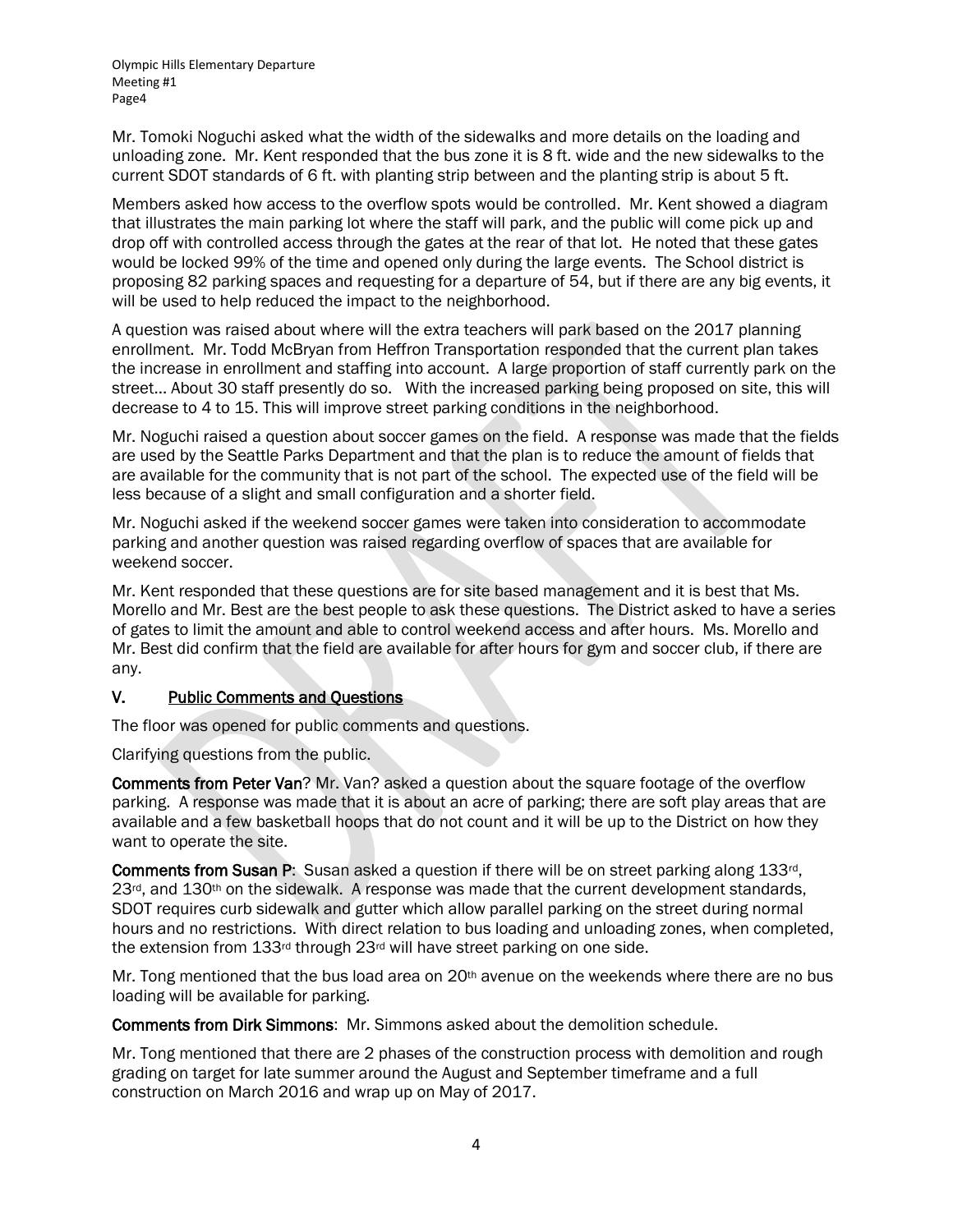Mr. Simmons commented that assuming there will be no regular roads and there will be no way to park on the other side of the road on 130<sup>th</sup>, will there be wider road and curb cuts and sidewalk improvements.

A response was made that curb cuts along 130<sup>th</sup> south east corner where the curb sidewalk and gutter are, the next curb cut will be related to the daycare side.

A question was raised if  $133<sup>rd</sup>$  will be extended. A response was made that yes, it will be extended. The School District worked hard for community feedback to focus on saving the School District some money to improve all edges.

A question was raised about how to park on the curb cuts. A response was made that traffic control through sidewalks and streets. SDOT establishes the curb lines based on utilities and traffic patterns, safety features that determines the best curb line.

A question was raised about input from the community early on at the school and public meetings regarding the level of service.

Presentation from Mr. McBryan began at 0:55:53 about a comment/question from an individual from the public.

Mr. McBryan mentioned that they did study the operations of the school site, conducted analysis when the school is in session including actual video cameras posted on a number of units looking at 20<sup>th</sup> and along 130<sup>th</sup> to capture all vehicles and pedestrian traffic, and used that information for the traffic studies. Mr. McBryan commented that in order to study traffic evaluation, the City uses level of services and tested the way it was supposed to be, including uncontrolled pedestrians, etc. Based on all of these analysis, the overall level of service is A, but have identified traffic speed as a specific issue.

Mr. McBryan commented recommendations to identify and mitigate adverse impacts are reviewed by a safety Committee comprised of the school, SDOT and members of the Community. This Committee will meet and address walk routes, cross walk locations, traffic controls, where to install all way stop signs as the school design is near completion. Other recommendations include establishing a Traffic Management Plan for the school to educate parents regarding drop offs, access routes and bus ridership.

Mr. McBryan mentioned that on the 133rd left section, SDOT and SPU will make improvements with a safe curb walk and gutter.

The floor was opened for public general comments:

Comments from Chris Jackins: Mr. Jackins provided handouts to the Committee and expressed his questions and concerns about the school. Mr. Jackins mentioned that the information presented by the School District is insufficient and that the impacts to the neighborhood will be a larger issue. He also mentioned that the neighborhood deservers more information regarding the required City codes; and he wished that the School District provided handouts for the neighborhood to review early in the meeting.

A comment was made if the sidewalks on both side of 133rd will be improved. Mr. Sheppard responded that the code requires street improvements on one side that is directed by SDOT. A condition can be added on the departure request under SEPA to improve the gutters on the school side. The School Safety Committee will keep on working with the City about safe routes for the children.

A comment from the public was made regarding the number of parking for pre-school, parents and staff coming in and dropping off their kids and the individual mentioned that she do not see any correlation between the proposed staff parking and more staff walking in the neighborhood to go to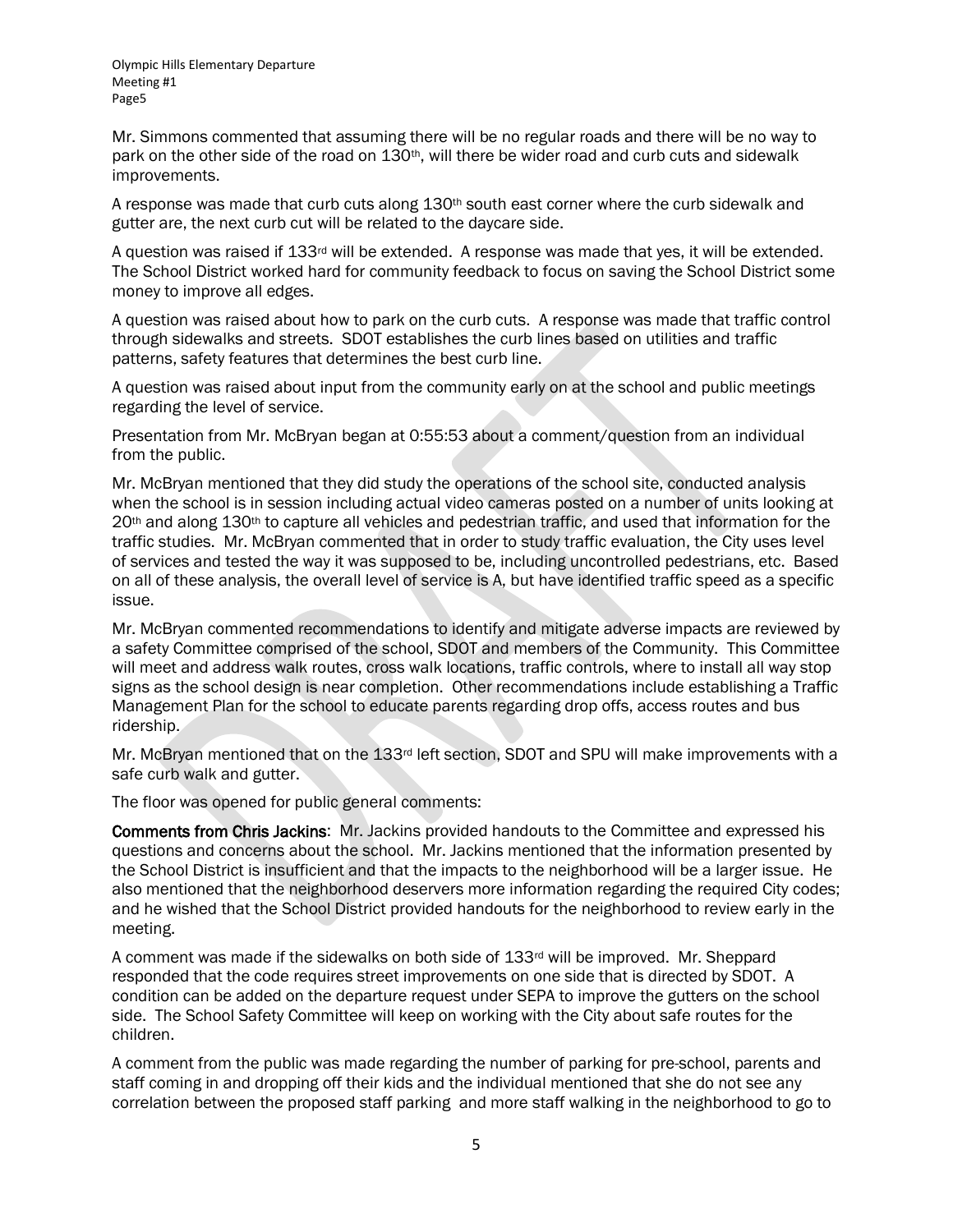school. She noted she lives a block away from concern and she was concern about the safety because the street gets very dark at night.

A comment from the public was made about concerns for 65 parking spaces in the neighborhood.

A question was raised about how the children arrive the school and where the front door is. Mr. Kent responded that bus loading comes in the main entrance in the commons, and arriving parents goes right in front of the school building. There will be several ways where folks arrive at the school; there will be a central entrance and daycare entrance.

A comment was made about concerns regarding teacher's parking on a safe location during weekends. There is a short distance for teacher's entrance in the general commons area and it is the only place teachers can park on the weekends. The School District is aware and strict on having weekend access at the school.

A question was raised whether the daycare enrollment are included in the total student count and if the HeadStart/pre-school programs are counted as well. There was no information provided as a response.

A question was made if the daycare entrance is on 133<sup>rd</sup> and if they can just walk in. A response was made that the entrance will be right next door to the director's office, but will not be a full time entrance.

A comment was made by an individual person where she described that she cannot go in and out of the driveway due to pedestrian congestion and that she now parks on the street. She was concerned that the pedestrians are not following directions and it blocks her driveway.

#### VI. Committee Deliberations:

Mr. Sheppard began to open the discussions to Committee deliberations. Mr. Sheppard mentioned that the city understands the value schools in our neighborhood; granting school districts whatever they wish; however, the impacts of granting those changes don't fall broadly, but narrowly on people who lives in certain area, which is why there are criteria for committee membership and notifications.

The Committee is here to look at not whether you like the school in general; but look at specific things the code tells you to evaluate in the departure. The Committee needs to look at the relationship, and evaluate the surrounding areas, the character of the areas, edges, use and height, etc.; the design of the structure and its impacts on housing and open space and traffic and noise, as you look at the need for the departure; is it physically required to grant increase height, lot coverage in order to get the proper design of the school; those are the criteria this Committee needs to look at. Mr. Sheppard also mentioned to bring their own knowledge and expertise, and look at the relationship of the school to the surrounding areas, but also emphasized that this Committee is not the decision making body.

Mr. Sheppard asked the Committee if they have enough information to vote on the departure. If additional information is required and if the Committee is not ready to vote on the departures, they can hold an additional meeting to get more information.

Majority of the Committee members discussed and agreed that departure requests for building height and parking are minor while the requests for bus loading and unloading need further discussions.

Mr. Govan commented that he would prefer to hold an additional meeting so he can discuss the issues with his near neighbors since any work done in the school is a huge investment for the neighborhood.